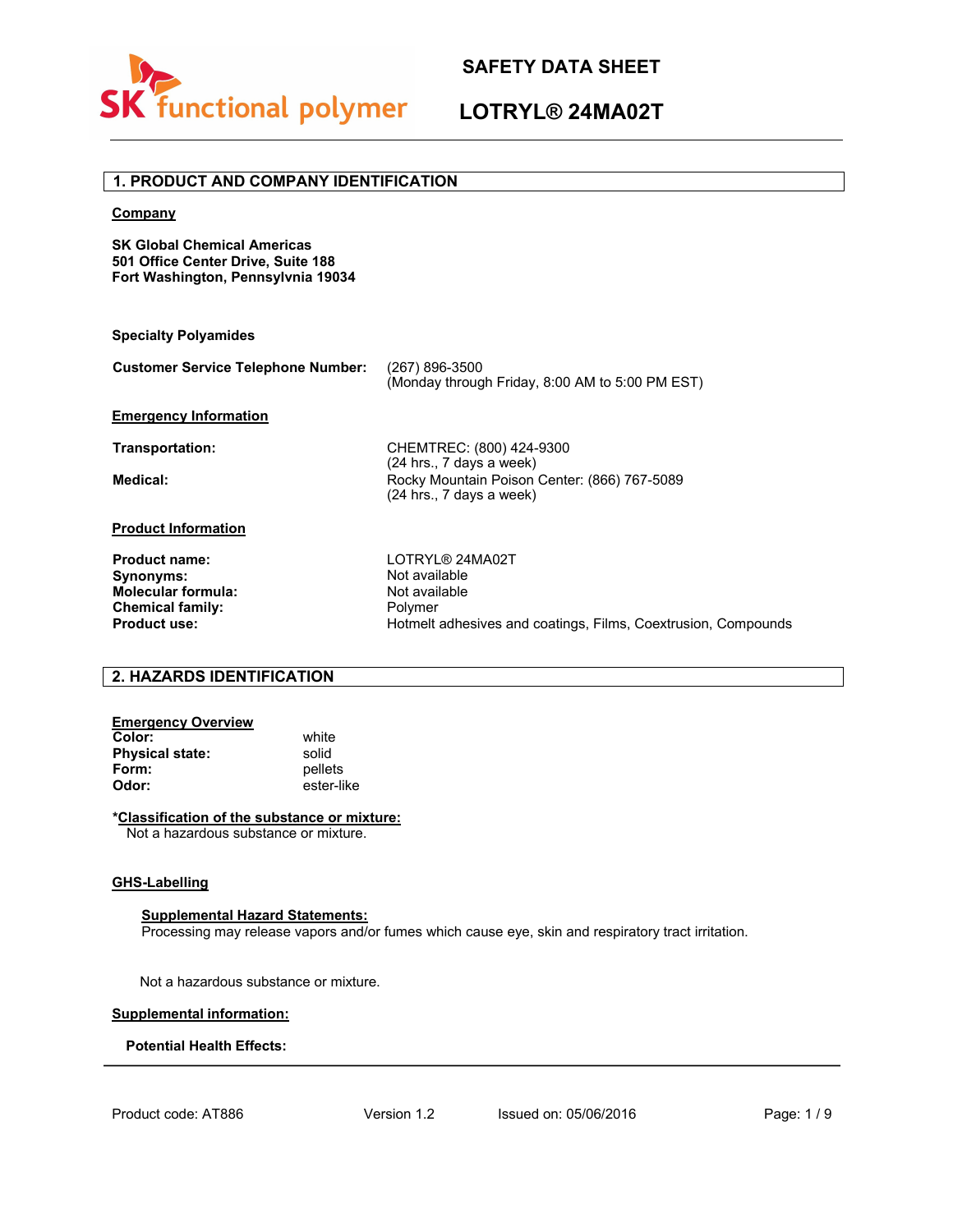

# **LOTRYL® 24MA02T**

The product, in the form supplied, is not anticipated to produce significant adverse human health effects.

Contains polymer(s). Effects due to processing releases or residual monomer: Irritating to eyes, respiratory system and skin.

Prolonged or repeated exposure may cause: headache, drowsiness, nausea, weakness.(severity of effects depends on extent of exposure) .

### **Other:**

Handle in accordance with good industrial hygiene and safety practice. (pellets/granules) This product may release fume and/or vapor of variable composition depending on processing time and temperature.

## **3. COMPOSITION/INFORMATION ON INGREDIENTS**

| <b>Chemical Name</b> | CAS-No.     | Wt/Wt     | <b>GHS Classification*</b> |
|----------------------|-------------|-----------|----------------------------|
| Acrylate copolymers  | Proprietary | $>= 99\%$ | Not classified             |

\*For the full text of the H-Statements mentioned in this Section, see Section 16.

### **4. FIRST AID MEASURES**

### **4.1. Description of necessary first-aid measures:**

#### **Inhalation:**

If inhaled, remove victim to fresh air.

### **Skin:**

In case of contact, immediately flush skin with plenty of water. If molten polymer gets on the skin, cool rapidly with cold water. Do not peel solidified product off the skin. Obtain medical treatment for thermal burns. Remove material from clothing. Wash clothing before reuse. Thoroughly clean shoes before reuse.

### **Eyes:**

Immediately flush eye(s) with plenty of water. Obtain medical treatment for thermal burns.

#### **Ingestion:**

If swallowed, DO NOT induce vomiting. Get medical attention. Never give anything by mouth to an unconscious person.

### **4.2. Most important symptoms/effects, acute and delayed:**

For most important symptoms and effects (acute and delayed), see Section 2 (Hazard Statements and Supplemental Information) and Section 11 (Toxicology Information) of this SDS.

### **4.3. Indication of immediate medical attention and special treatment needed, if necessary:**

Unless otherwise noted in Notes to Physician, no specific treatment noted; treat symptomatically.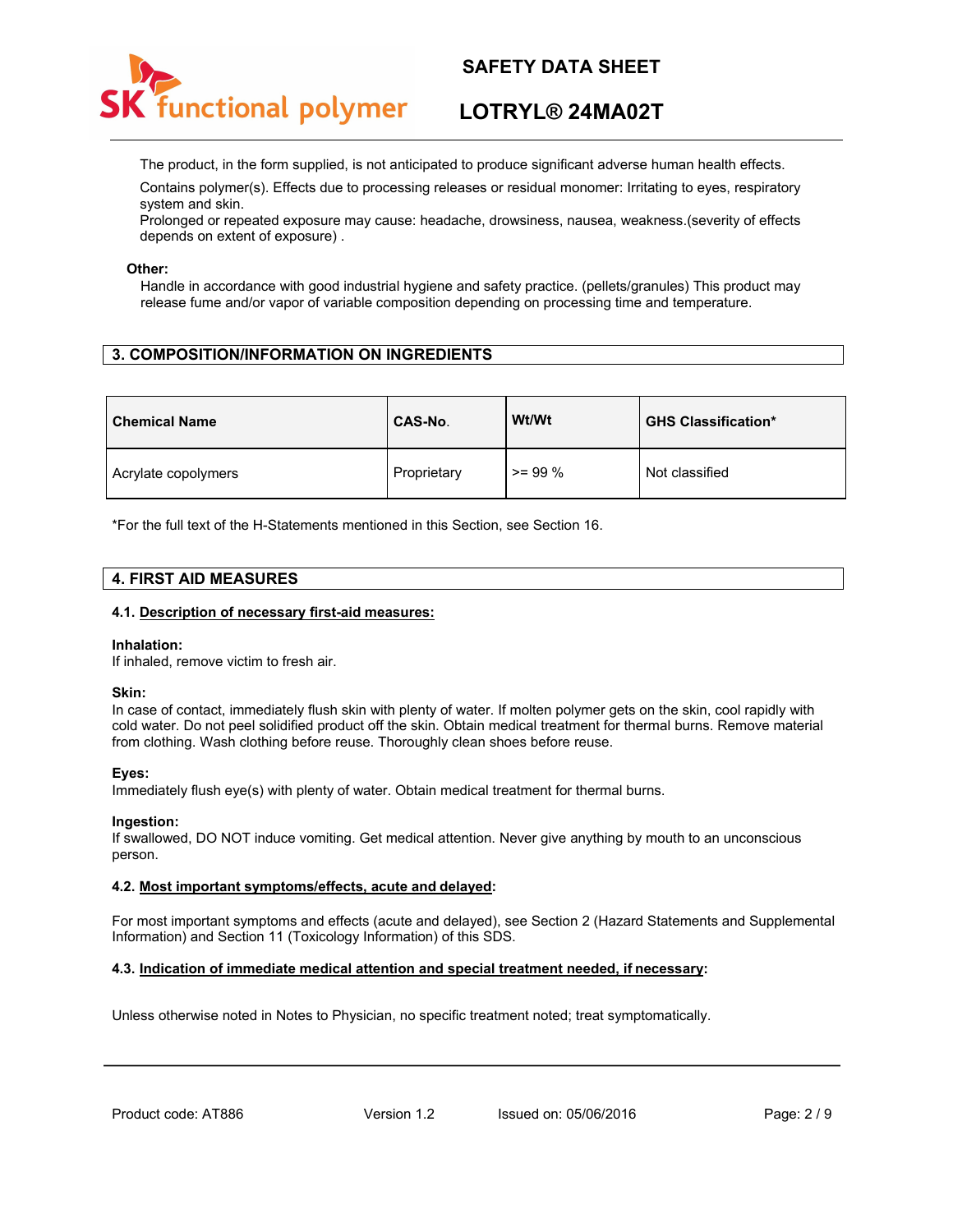

# **LOTRYL® 24MA02T**

### **5. FIREFIGHTING MEASURES**

### **Extinguishing media (suitable):**

Water spray, Carbon dioxide (CO2), Foam

### **Protective equipment:**

Fire fighters and others who may be exposed to products of combustion should wear full fire fighting turn out gear (full Bunker Gear) and self-contained breathing apparatus (pressure demand / NIOSH approved or equivalent).

### **Further firefighting advice:**

Fire fighting equipment should be thoroughly decontaminated after use.

### **Fire and explosion hazards:**

When burned, the following hazardous products of combustion can occur: Carbon oxides Hazardous organic compounds

## **6. ACCIDENTAL RELEASE MEASURES**

### **Personal precautions, Emergency procedures, Methods and materials for containment/clean-up:**

Prevent further leakage or spillage if you can do so without risk. Ventilate the area. Sweep up and shovel into suitable properly labeled containers for prompt disposal. Possible fall hazard – floor may become slippery from leakage/spillage of product. Avoid dispersal of spilled material and runoff and contact with soil, waterways, drains and sewers. Consult a regulatory specialist to determine appropriate state or local reporting requirements, for assistance in waste characterization and/or hazardous waste disposal and other requirements listed in pertinent environmental permits.

#### **Protective equipment:**

Appropriate personal protective equipment is set forth in Section 8.

### **7. HANDLING AND STORAGE**

### **Handling**

### **General information on handling:**

Avoid breathing dust.

Avoid breathing processing fumes or vapors. Handle in accordance with good industrial hygiene and safety practices. These practices include avoiding unnecessary exposure and removal of material from eyes, skin, and clothing.

#### **Storage**

#### **General information on storage conditions:**

Keep in a dry, cool place. Store in closed containers, in a secure area to prevent container damage and subsequent spillage. Store away from moisture and heat to maintain the technical properties of the product.

### **Storage stability – Remarks:**

Stable under recommended storage conditions.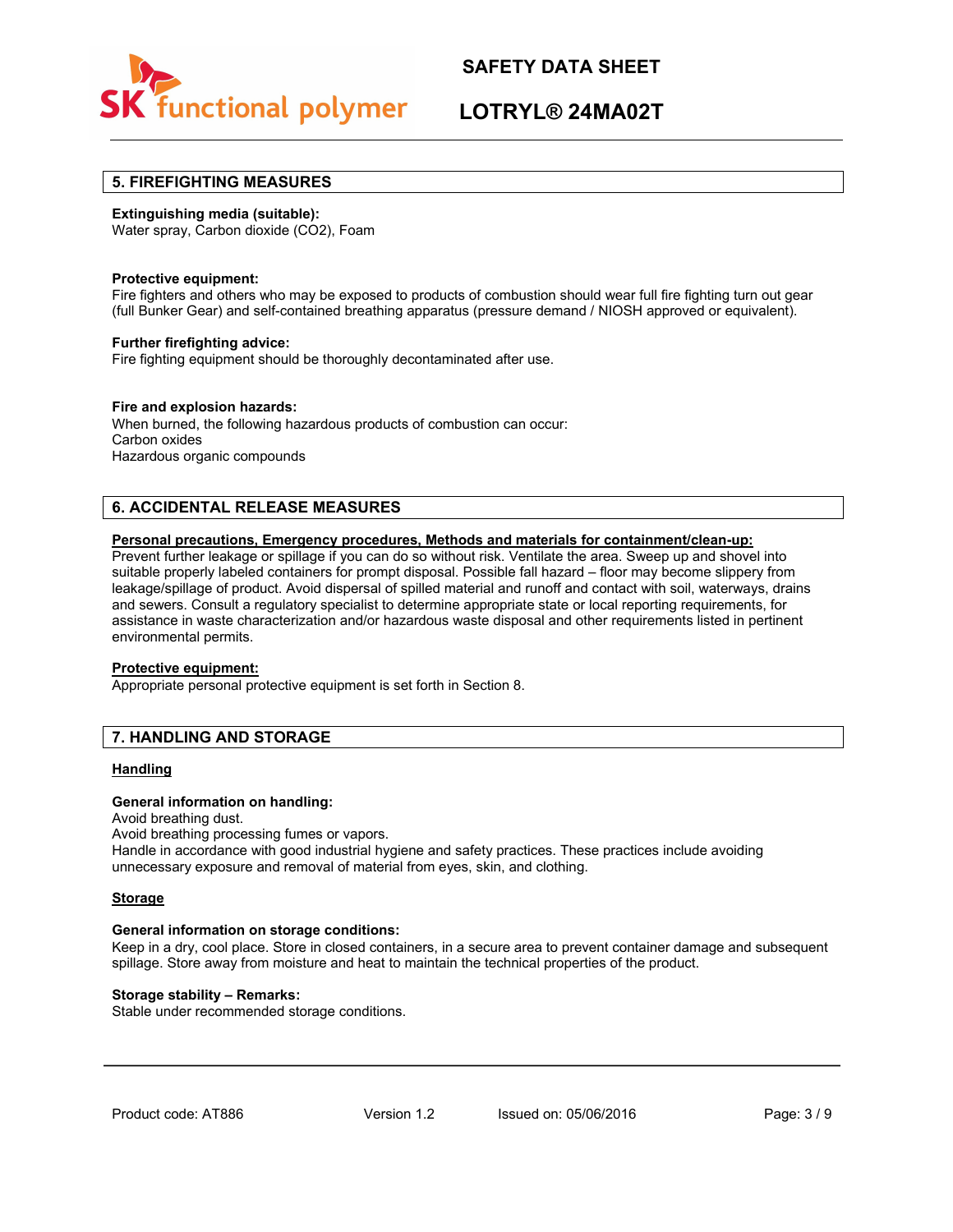

# **LOTRYL® 24MA02T**

**Storage incompatibility – General:** None known.

### **8. EXPOSURE CONTROLS/PERSONAL PROTECTION**

### **Airborne Exposure Guidelines:**

### **Particles Not Otherwise Specified / Nuisance Dust (Proprietary)**

US. ACGIH Threshold Limit Values

| Form:                 | Inhalable particles.  |
|-----------------------|-----------------------|
| Time weighted average | $10 \text{ mg/m}$     |
| Form:                 | Respirable particles. |
| Time weighted average | $3 \text{ mg/m}$      |

US. OSHA Table Z-1 Limits for Air Contaminants (29 CFR 1910.1000)

| Form: | Respirable fraction. |
|-------|----------------------|
| PEL:  | $5 \text{ mg/m}$     |

**Form:** Total dust<br>PEL: 15 mg/m3 15 mg/m3

US. OSHA Table Z-3 (29 CFR 1910.1000)

| Form:                 | Respirable fraction.                           |
|-----------------------|------------------------------------------------|
| Time weighted average | 15 millions of particles per cubic foot of air |
| Form:                 | Total dust                                     |
| Time weighted average | 50 millions of particles per cubic foot of air |
| Form:                 | Respirable fraction.                           |
| Time weighted average | $5 \text{ mg/m}$                               |
| Form:                 | Total dust                                     |
| Time weighted average | $15 \text{ mg/m}$                              |

Only those components with exposure limits are printed in this section. Limits with skin contact designation above have skin contact effect. Air sampling alone is insufficient to accurately quantitate exposure. Measures to prevent significant cutaneous absorption may be required. Limits with a sensitizer designation above mean that exposure to this material may cause allergic reactions.

### **Engineering controls:**

Investigate engineering techniques to reduce exposures below airborne exposure limits or to otherwise reduce exposures. Provide ventilation if necessary to minimize exposures or to control exposure levels to below airborne exposure limits (if applicable see above).If practical, use local mechanical exhaust ventilation at sources of air contamination such as open process equipment.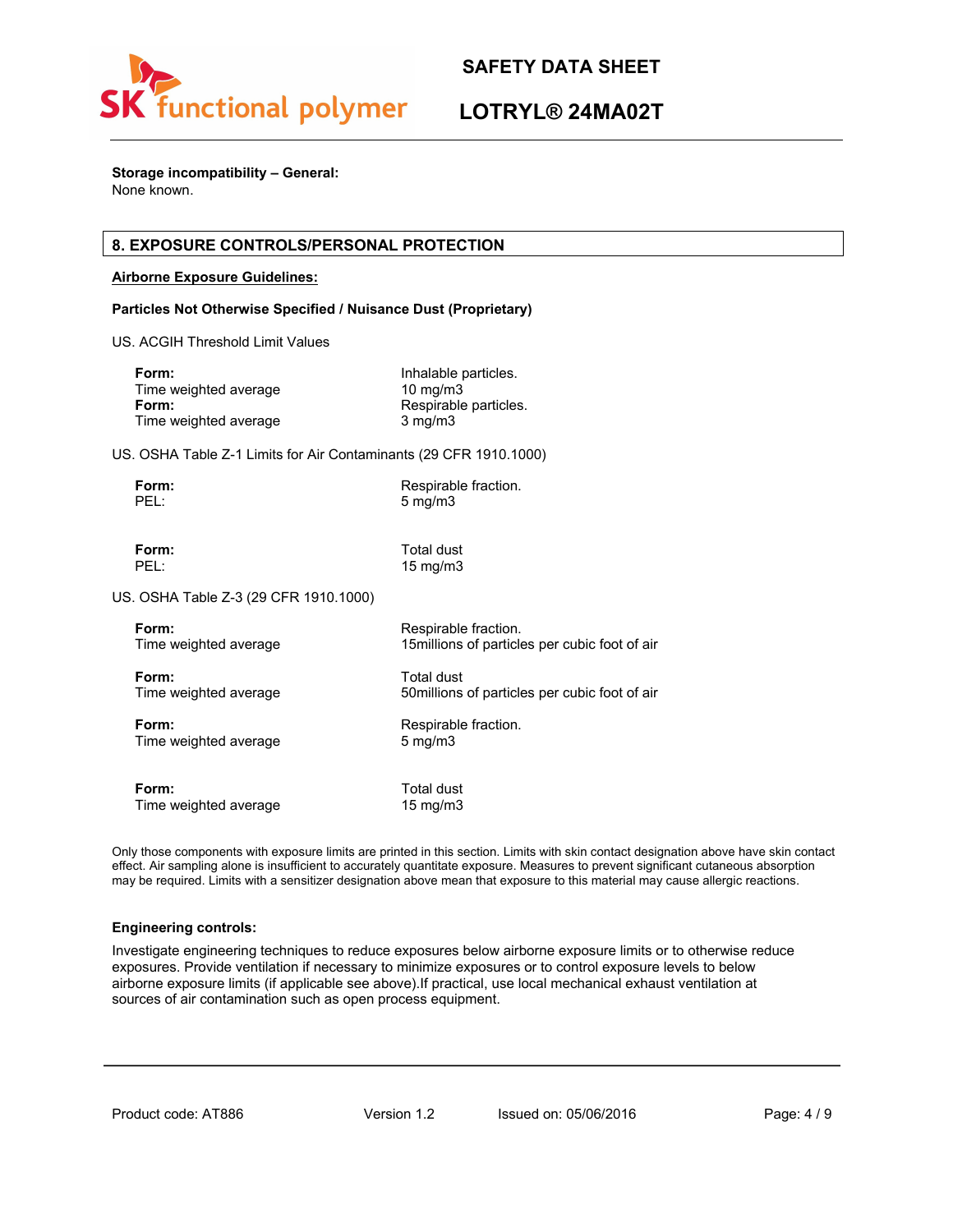

# **LOTRYL® 24MA02T**

### **Respiratory protection:**

Avoid breathing dust. Avoid breathing processing fumes or vapors. Where airborne exposure is likely or airborne exposure limits are exceeded (if applicable, see above), use NIOSH approved respiratory protection equipment appropriate to the material and/or its components and substances released during processing. Consult respirator manufacturer to determine appropriate type equipment for a given application. Observe respirator use limitations specified by NIOSH or the manufacturer. For emergency and other conditions where there may be a potential for significant exposure or where exposure limit may be significantly exceeded, use an approved full face positive-pressure, self-contained breathing apparatus or positive-pressure airline with auxiliary self-contained air supply. Respiratory protection programs must comply with 29 CFR § 1910.134.

### **Skin protection:**

Processing of this product releases vapors or fumes which may cause skin irritation. Minimize skin contamination by following good industrial hygiene practice. Wearing protective gloves is recommended. Wash hands and contaminated skin thoroughly after contact with processing fumes or vapors. Wash thoroughly after handling.

### **Eye protection:**

Use good industrial practice to avoid eye contact. Processing of this product releases vapors or fumes which may cause eye irritation. Where eye contact may be likely, wear chemical goggles and have eye flushing equipment available.

| Color:                               | white                         |
|--------------------------------------|-------------------------------|
| <b>Physical state:</b>               | solid                         |
| Form:                                | pellets                       |
| Odor:                                | ester-like                    |
| <b>Odor threshold:</b>               | No data available             |
| <b>Flash point</b>                   | Not applicable                |
| <b>Auto-ignition</b><br>temperature: | approximately 662 °F (350 °C) |
| Lower flammable limit<br>$(LFL)$ :   | No data available             |
| Upper flammable limit<br>(UEL):      | No data available             |
| pH:                                  | Not applicable                |

# **9. PHYSICAL AND CHEMICAL PROPERTIES**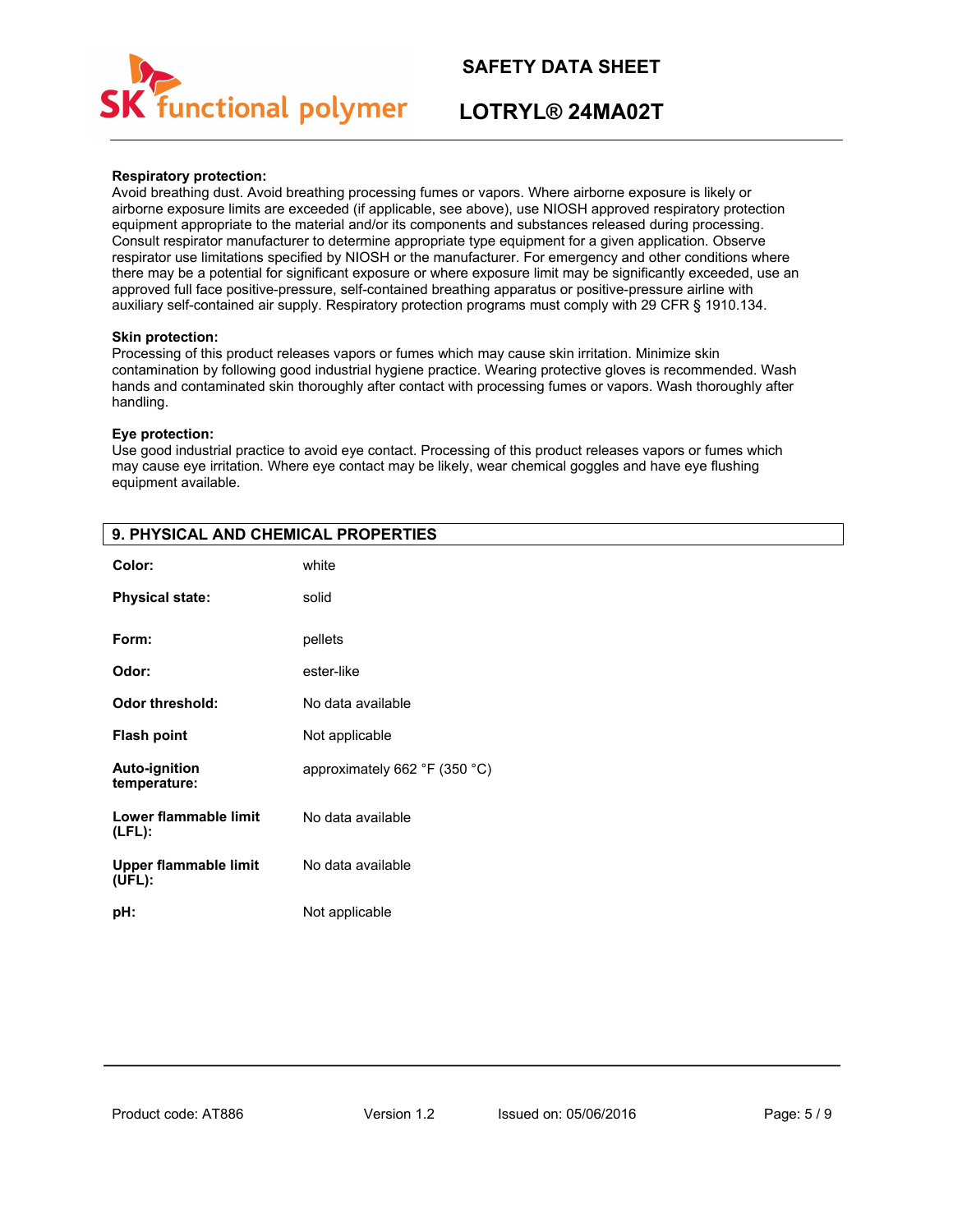

# **LOTRYL® 24MA02T**

| Density:                            | 920 - 980 kg/m3 (68 °F (20 °C))                         |
|-------------------------------------|---------------------------------------------------------|
| <b>Bulk density:</b>                | approximately 500 kg/m3 68 $\degree$ F (20 $\degree$ C) |
| Vapor pressure:                     | No data available                                       |
| Vapor density:                      | No data available                                       |
| Boiling point/boiling<br>range:     | No data available                                       |
| Melting point/range:                | 140 - 212 °F (60 - 100 °C)                              |
| Freezing point:                     | No data available                                       |
| <b>Evaporation rate:</b>            | No data available                                       |
| Solubility in water:                | insoluble                                               |
| Viscosity, dynamic:                 | No data available                                       |
| Oil/water partition<br>coefficient: | No data available                                       |
| <b>Thermal decomposition</b>        | $>662$ °F ( $>350$ °C)                                  |
| <b>Flammability:</b>                | See GHS Classification in Section 2                     |

# **10. STABILITY AND REACTIVITY**

### **Stability:**

The product is stable under normal handling and storage conditions.

#### **Hazardous reactions:**

Hazardous polymerisation may occur.

### **Materials to avoid:**

None known.

### **Conditions / hazards to avoid:**

Avoid storing in moist and warm conditions. (to maintain the technical properties of the product). See Hazardous Decomposition Products below.

### **Hazardous decomposition products:**

Thermal decomposition giving flammable and toxic products : Carbon oxides Hazardous organic compounds Acrylates Methacrylates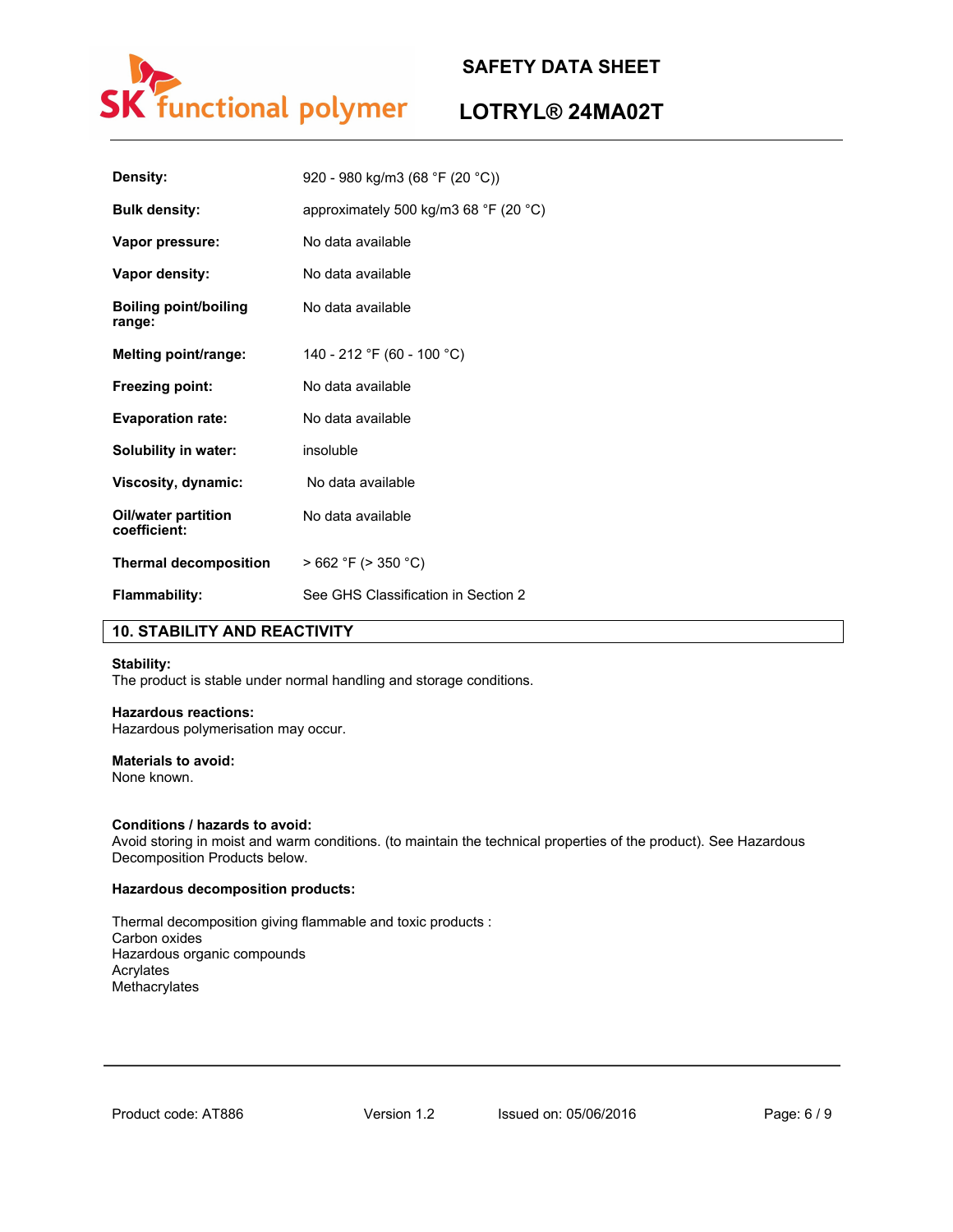

# **LOTRYL® 24MA02T**

# **11. TOXICOLOGICAL INFORMATION**

Data on this material and/or its components are summarized below.

### **Data for Acrylate copolymers (Proprietary)**

### **Other information**

The information presented is from representative materials in this chemical class. The results may vary depending on the test substance. Effects due to processing releases or residual monomer: Possible cross sensitization with other acrylates and methacrylates

### **12. ECOLOGICAL INFORMATION**

#### **Chemical Fate and Pathway**

No data are available.

### **Ecotoxicology**

No data are available.

### **13. DISPOSAL CONSIDERATIONS**

#### **Waste disposal:**

Where possible recycling is preferred to disposal or incineration. If recycling is not an option, incinerate or dispose of in accordance with federal, state, and local regulations. Pigmented, filled and/or solvent laden product may require special disposal practices in accordance with federal, state and local regulations. Consult a regulatory specialist to determine appropriate state or local reporting requirements, for assistance in waste characterization and/or hazardous waste disposal and other requirements listed in pertinent environmental permits. Note: Chemical additions to, processing of, or otherwise altering this material may make this waste management information incomplete, inaccurate, or otherwise inappropriate. Furthermore, state and local waste disposal requirements may be more restrictive or otherwise different from federal laws and regulations.

### **14. TRANSPORT INFORMATION**

**US Department of Transportation (DOT):** not regulated

### **International Maritime Dangerous Goods Code (IMDG):** not regulated

| <b>15. REGULATORY INFORMATION</b> |               |                                                                  |
|-----------------------------------|---------------|------------------------------------------------------------------|
| <b>Chemical Inventory Status</b>  |               |                                                                  |
| EU. EINECS                        | <b>FINFCS</b> | Conforms to                                                      |
| United States TSCA Inventory      | <b>TSCA</b>   | The components of this product are all on<br>the TSCA Inventory. |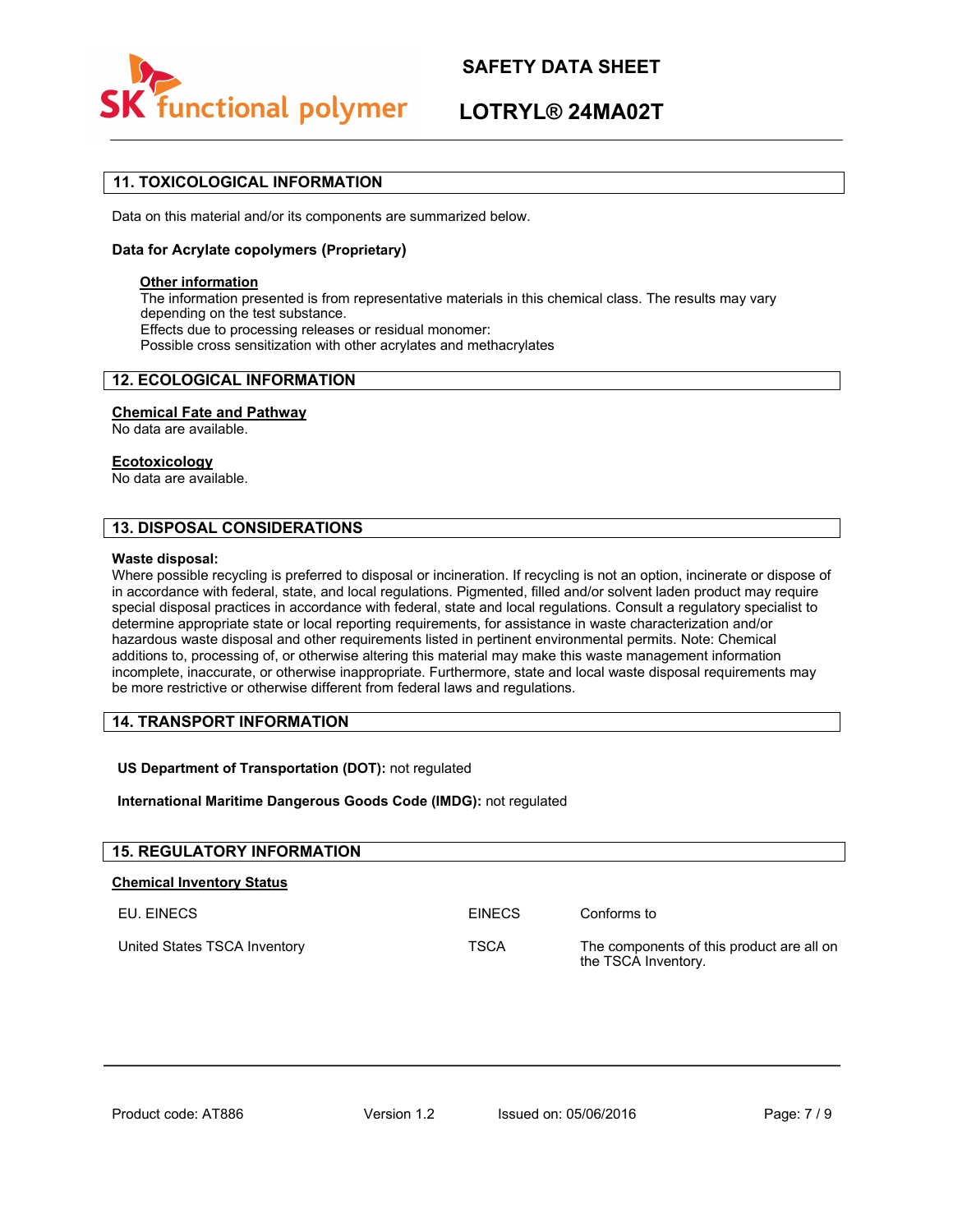

# **LOTRYL® 24MA02T**

| Canadian Domestic Substances List (DSL)                               | DSL.        | All components of this product are on the<br>Canadian DSL |
|-----------------------------------------------------------------------|-------------|-----------------------------------------------------------|
| China. Inventory of Existing Chemical Substances in<br>China (IECSC)  | IECSC (CN)  | Conforms to                                               |
| Japan. ENCS - Existing and New Chemical<br>Substances Inventory       | ENCS (JP)   | Conforms to                                               |
| Japan. ISHL - Inventory of Chemical Substances                        | ISHL (JP)   | Conforms to                                               |
| Korea. Korean Existing Chemicals Inventory (KECI)                     | KECI (KR)   | Conforms to                                               |
| Philippines Inventory of Chemicals and Chemical<br>Substances (PICCS) | PICCS (PH)  | Conforms to                                               |
| Australia Inventory of Chemical Substances (AICS)                     | <b>AICS</b> | Conforms to                                               |

### **United States – Federal Regulations**

### **SARA Title III – Section 302 Extremely Hazardous Chemicals:**

The components in this product are either not SARA Section 302 regulated or regulated but present in negligible concentrations.

#### **SARA Title III - Section 311/312 Hazard Categories:**

No SARA Hazards

#### **SARA Title III – Section 313 Toxic Chemicals:**

This material does not contain any chemical components with known CAS numbers that exceed the threshold (De Minimis) reporting levels established by SARA Title III, Section 313.

### **Comprehensive Environmental Response, Compensation, and Liability Act (CERCLA) - Reportable Quantity (RQ):**

The components in this product are either not CERCLA regulated, regulated but present in negligible concentrations, or regulated with no assigned reportable quantity.

#### **United States – State Regulations**

#### **New Jersey Right to Know**

No components are subject to the New Jersey Right to Know Act.

#### **Pennsylvania Right to Know**

Chemical name CAS-No. Acrylate copolymers

### **California Prop. 65**

This product does not contain any chemicals known to the State of California to cause cancer, birth defects, or any other reproductive defects.